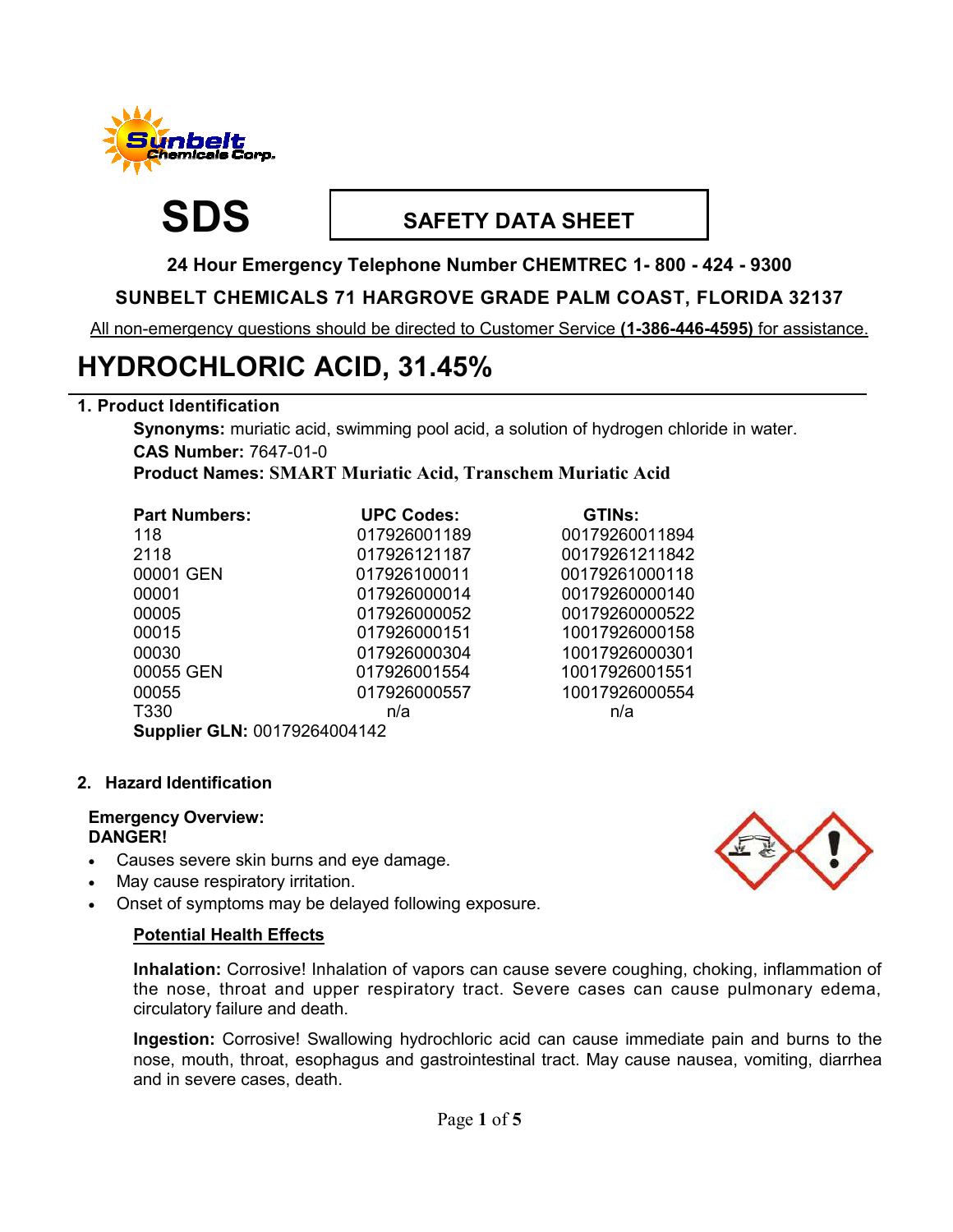**Skin Contact:** Corrosive! Can cause redness, pain and severe burns. May cause deep ulceration and discoloration of the skin.

**Eye Contact:** Corrosive! Vapors are irritating and may cause damage to the eyes. Liquid contact can cause severe burns, permanent eye damage and blindness.

**Chronic Exposure:** Long term exposure to concentrated vapors may cause erosion of the teeth. Long term exposure seldom occurs due to the corrosive properties of hydrochloric acid.

**Aggravation of Pre-existing Conditions:** Persons with pre-existing conditions, such as skin disorders, or eye disease may be more susceptible to the adverse effects of hydrochloric acid.

#### **3. Product Ingredients**

| <b>Components</b>          |                                                     | Percent (% wgt) |
|----------------------------|-----------------------------------------------------|-----------------|
| <b>Hydrochloric Acid</b>   |                                                     | 31.45           |
| <b>CAS Number:</b>         | 7647-01-0                                           |                 |
| <b>GHS Classification:</b> | Corrosive 1B, STOT-SE 3; H314, H335                 |                 |
| <b>Water</b>               |                                                     | 68.55           |
| <b>CAS Number:</b>         | 7732-18-5                                           |                 |
| <b>GHS Classification:</b> | Not considered hazardous according to GHS criteria. |                 |

#### **4. First Aid Measures**

**Inhalation:** Remove to fresh air. If not breathing, give artificial respiration. If breathing is difficult, give oxygen. Seek immediate medical attention.

**Ingestion:** DO NOT INDUCE VOMITING. Give large quantities of water or milk if available. Never give anything by mouth to an unconscious person. Seek immediate medical attention.

**Skin Contact:** In case of contact with liquid, immediately flush with plenty of water for at least 15 minutes while removing contaminated clothing and shoes. Wash clothing before reuse. Thoroughly clean shoes before reuse. Seek immediate medical attention.

**Eye Contact:** Immediately flush eyes with plenty of flowing water for at least 15 minutes, while lifting upper and lower eyelids. Seek immediate medical attention.



#### **5. Fire Fighting Measures**

**NFPA 704 ratings:** Health **3** Flammability **0** Reactivity **1** COR

**Fire:** Not considered to be a fire hazard. May react with metals to form flammable hydrogen gas.

**Explosion:** Not considered to be an explosion hazard.

**Fire Extinguishing Media:** Water or water spray. Neutralize with soda ash or slaked lime.

**Special Information:** In the event of fire, wear full protective clothing and NIOSH approved selfcontained breathing apparatus (SCBA), with full face shield, operated in positive pressure mode. Structural firefighting protective clothing is ineffective for fires involving hydrochloric acid. Stay away from ends of tanks. Cool tanks and drums with water spray until well after fire is out.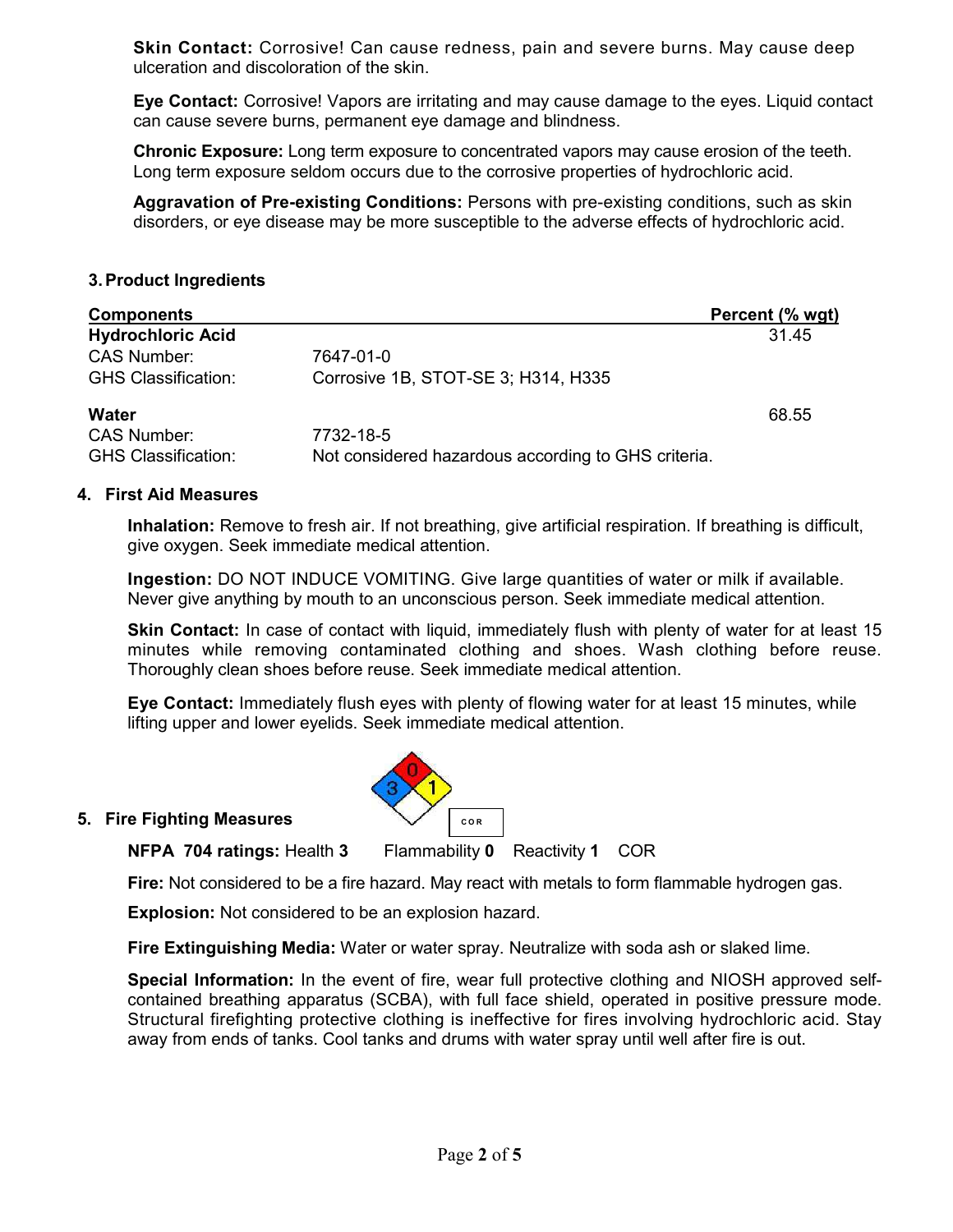#### **6. Accidental Release Measures**

Adequately ventilate area of leak or spill. Wear appropriate personal protective equipment (PPE), as specified in Section 8. Isolate hazard area to keep unprotected personnel from entering. Stop the leak if possible. Contain and recover liquid when possible. Neutralize spilled liquid with alkaline materials (soda ash, lime). Then absorb the neutralized liquid with an inert material, such as vermiculite, sand, or earth and place recovered material in an approved, compatible chemical waste container. Do not use combustible materials such as cardboard or saw dust as an absorbent. Do not flush spilled acid to the sewer. EPA regulations require reporting spills and releases to the soil, air and water, in excess of the reportable quantity (5,000 lbs), to the National Response Center, telephone number 1-800-424-8802. Reporting to the State Emergency Response Commission (SERC) warning point and local authorities (911) is also required.

#### **7. Handling and Storage**

Store in a cool, dry, ventilated storage area with acid resistant floors and good drainage. Protect from physical damage. Keep out of sunlight and direct heat, water and incompatible materials. Do not wash out container and use it for other purposes. When diluting, the acid should always be added slowly to the water. Never use hot water and never add water to acid. Water added to acid can cause uncontrolled boiling and splashing. Empty acid containers may be hazardous since they retain acid residues of liquid and vapor. Observe all warnings and precautions stated on the acid container label. Wear personal protective equipment when handling, opening containers and using hydrochloric acid.

#### **8. Exposure Control and Personal Protection**

#### **Airborne Exposure Limits:**

| OSHA Permissible Exposure Limit (PEL)    | 5 ppm (Ceiling) | $(7 \text{ mg/m}^3)$ |
|------------------------------------------|-----------------|----------------------|
| NIOSH Relative Exposure Level (REL)      | 5 ppm (Ceiling) | $(7 \text{ mg/m}^3)$ |
| <b>ACGIH Threshold Limit Value (TLV)</b> | 2 ppm (Ceiling) | (TWA)                |
| NIOSH Immediately Dangerous Level (IDLH) | 50 ppm          |                      |

**Ventilation:** A system of local and/or general exhaust is recommended to keep exposure below the Airborne Exposure Limits. Local exhaust ventilation is generally preferred because it can control the emissions of the acid at the source, preventing dispersion into the occupied area.

**Personal Respirators (NIOSH Approved):** If exposure limits are exceeded and engineering controls are not feasible, a full face respirator with an acid gas cartridge may be worn up to 50 times the permissible exposure limit (PEL). For emergencies or instances where the exposure levels are not known, use full face, positive pressure, air supplied respirator. WARNING! Air purifying respirators do not provide protection in oxygen deficient atmospheres.

**Skin Protection:** Rubber or neoprene gloves and additional protection including impervious boots, apron, or coveralls, are needed in areas of unusual exposure to prevent skin contact.

**Eye Protection:** Use safety glasses with side shields, chemical safety goggles and/or a full face shield where splashing is possible. Maintain eye wash fountain and quick drench facilities (safety shower) in work areas.

#### **9. Physical and Chemical Properties**

| Appearance: Clear, colorless liquid.                  | Odor: Pungent, acrid odor.        |
|-------------------------------------------------------|-----------------------------------|
| Solubility: Infinitely soluble in water.              | Specific Gravity: $1.155 - 1.162$ |
| <b>Percent Volatile: 100%</b>                         | Boiling Point: $180 F - 220 F$    |
| Vapor Density: $1.27$ (Air = 1)                       | Vapor Pressure: 35 mm Hg @ 86 F   |
| <b>Evaporation Rate:</b> $\leq$ 1 (butyl acetate = 1) | $pH: \leq 1$                      |
| Page 3 of 5                                           |                                   |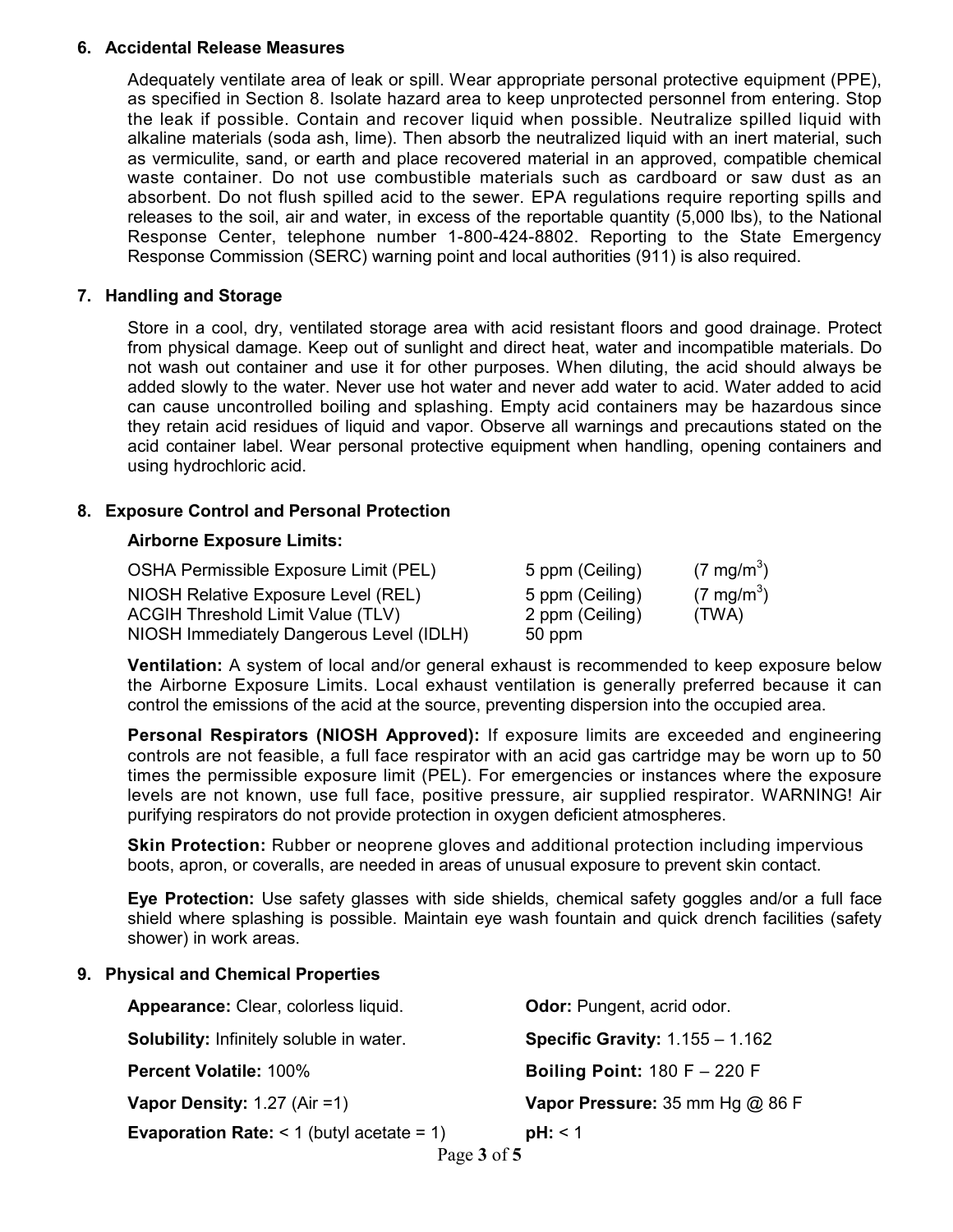#### **10. Stability and Reactivity**

 **Stability:** Stable under ordinary conditions of use and storage. Avoid heat and direct sunlight.

**Hazardous Decomposition Products:** When heated to decomposition, emits toxic hydrogen chloride fumes and will react with water or steam to produce heat and toxic, corrosive fumes. Thermal decomposition in the presence of oxidizing materials produces toxic chlorine fumes and explosive hydrogen gas.

**Hazardous Polymerization:** Will not occur.

**Incompatibilities:** Highly reactive with strong bases, metals, metal oxides, hydroxides, amines, carbonates and alkaline materials. Incompatible with cyanide, sulfides, sulfites and formaldehyde.

#### **11. Toxicological Information**

Lethal inhaled concentration (LC50) in rats: 3,124 ppm/1 hr Not listed on the OSHA, NTP or IARC list of carcinogens.

#### **12. Ecological Information**

**Environmental Fate:** Rapidly hydrolyzes when exposed to water. Exhibits extensive evaporation from soil surfaces. Transport through soil may contaminate ground water and will dissolve some of the soil materials (especially those with carbonate bases). Acid will be neutralized to a large degree by contact with carbonates in soil.

**Environmental Toxicity:** Lethal to fish from 25 mg/l and up. Toxic to aquatic organisms as a result of pH shift.

#### **13. Disposal Considerations**

Whatever cannot be recovered or recycled should be handled as Characteristic Hazardous Waste (pH <2.0) and sent to a RCRA approved waste facility. State and local disposal regulations may differ from federal regulations. Dispose of container and contents in accordance with federal, state and local laws.

### **14. Transport Information**

**Proper Shipping Name:** HYDROCHLORIC ACID **Full Shipping Description:** HYDROCHLORIC ACID, 8, UN1789, PGII

#### **15. Regulatory Information**

**Regulated Ingredient:** hydrogen chloride (CAS # 7647-01-0) **U.N. GHS Classification & Labeling Information:**

Classification: Corrosive 1B

Specific Target Organ Toxicity (STOT) - Single Exposure 3



 Signal Word: DANGER H Statements: H314: Causes severe skin burns and eye damage. H335: May cause respiratory irritation.

 P Statements: P307+315: If exposed, get immediate medical attention. P301+P330+P331: IF SWALLOWED: Rinse mouth. Do NOT induce vomiting. P280: Wear protective gloves/protective clothing/eye protection/face protection.